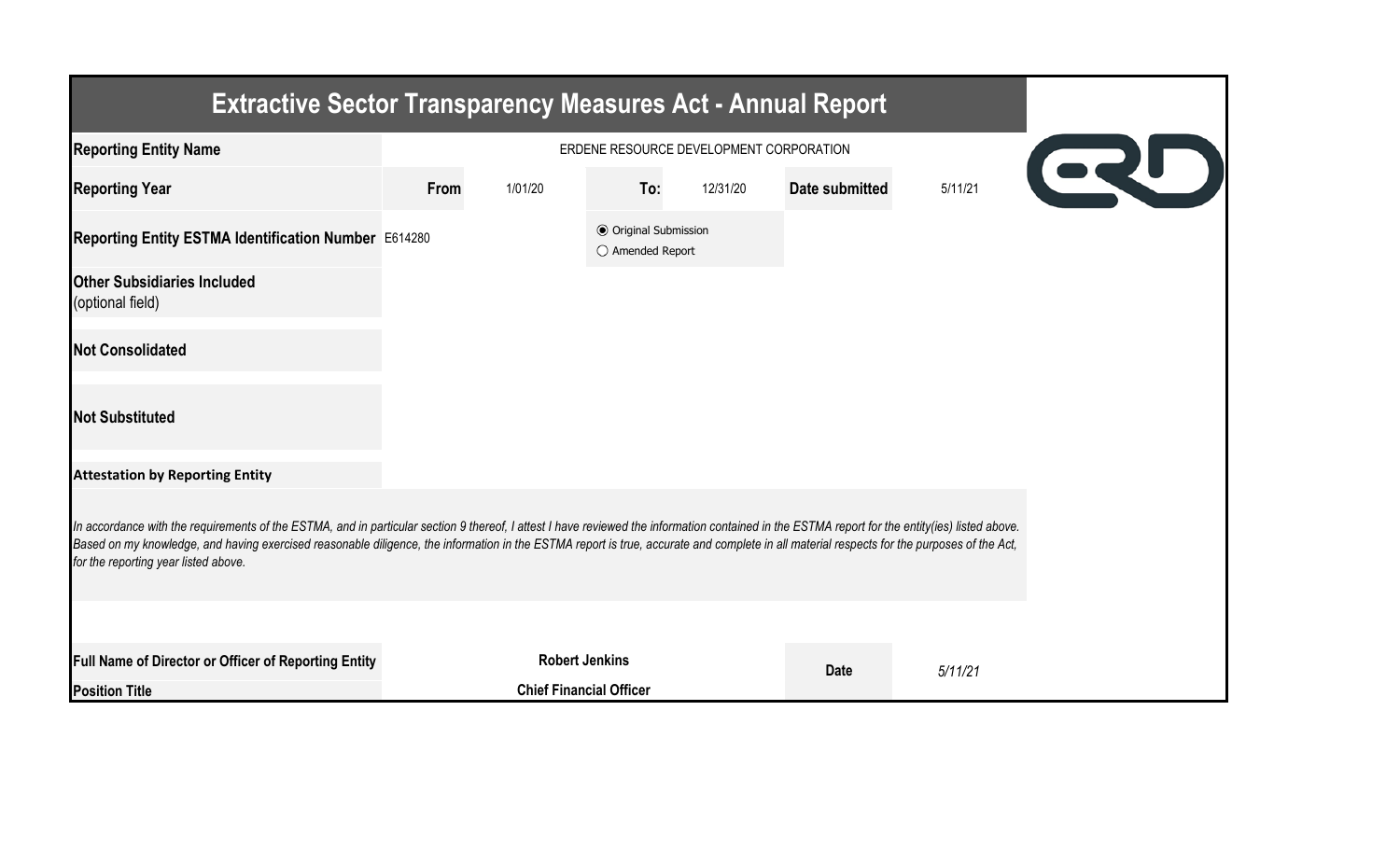| Extractive Sector Transparency Measures Act - Annual Report                                                                                                                      |                          |                                                                                 |                                                           |           |         |                                |                |                  |                                               |                                      |                                                                                                                                                                                                                     |  |
|----------------------------------------------------------------------------------------------------------------------------------------------------------------------------------|--------------------------|---------------------------------------------------------------------------------|-----------------------------------------------------------|-----------|---------|--------------------------------|----------------|------------------|-----------------------------------------------|--------------------------------------|---------------------------------------------------------------------------------------------------------------------------------------------------------------------------------------------------------------------|--|
| <b>Reporting Year</b><br><b>Reporting Entity Name</b><br><b>Reporting Entity ESTMA</b><br><b>Identification Number</b><br><b>Subsidiary Reporting Entities (if</b><br>necessary) | From:                    | 1/01/20                                                                         | To:<br>ERDENE RESOURCE DEVELOPMENT CORPORATION<br>E614280 | 12/31/20  |         | <b>Currency of the Report</b>  | CAD            |                  |                                               |                                      |                                                                                                                                                                                                                     |  |
|                                                                                                                                                                                  | <b>Payments by Payee</b> |                                                                                 |                                                           |           |         |                                |                |                  |                                               |                                      |                                                                                                                                                                                                                     |  |
| Country                                                                                                                                                                          | Payee Name <sup>1</sup>  | Departments, Agency, etc<br>within Payee that Received<br>Payments <sup>2</sup> | Taxes                                                     | Royalties | Fees    | <b>Production Entitlements</b> | <b>Bonuses</b> | <b>Dividends</b> | Infrastructure<br><b>Improvement Payments</b> | <b>Total Amount paid to</b><br>Payee | Notes <sup>34</sup>                                                                                                                                                                                                 |  |
| Mongolia                                                                                                                                                                         | Government of Mongolia   | Mineral Resources and Petroleum<br>Authority                                    |                                                           |           | 149,799 |                                |                |                  |                                               |                                      | License Fees paid in Mongolian currency (MNT).<br>Converted to Canadian currency (CAD) based on<br>149,799 monthly average rate for month incurred. The<br>exchange rate averaged 1 CAD to 2014 MNT during<br>2020. |  |
|                                                                                                                                                                                  |                          |                                                                                 |                                                           |           |         |                                |                |                  |                                               |                                      |                                                                                                                                                                                                                     |  |
|                                                                                                                                                                                  |                          |                                                                                 |                                                           |           |         |                                |                |                  |                                               |                                      |                                                                                                                                                                                                                     |  |
|                                                                                                                                                                                  |                          |                                                                                 |                                                           |           |         |                                |                |                  |                                               |                                      |                                                                                                                                                                                                                     |  |
|                                                                                                                                                                                  |                          |                                                                                 |                                                           |           |         |                                |                |                  |                                               |                                      |                                                                                                                                                                                                                     |  |
|                                                                                                                                                                                  |                          |                                                                                 |                                                           |           |         |                                |                |                  |                                               |                                      |                                                                                                                                                                                                                     |  |
|                                                                                                                                                                                  |                          |                                                                                 |                                                           |           |         |                                |                |                  |                                               |                                      |                                                                                                                                                                                                                     |  |
|                                                                                                                                                                                  |                          |                                                                                 |                                                           |           |         |                                |                |                  |                                               |                                      |                                                                                                                                                                                                                     |  |
|                                                                                                                                                                                  |                          |                                                                                 |                                                           |           |         |                                |                |                  |                                               |                                      |                                                                                                                                                                                                                     |  |
|                                                                                                                                                                                  |                          |                                                                                 |                                                           |           |         |                                |                |                  |                                               |                                      |                                                                                                                                                                                                                     |  |
|                                                                                                                                                                                  |                          |                                                                                 |                                                           |           |         |                                |                |                  |                                               |                                      |                                                                                                                                                                                                                     |  |
|                                                                                                                                                                                  |                          |                                                                                 |                                                           |           |         |                                |                |                  |                                               |                                      |                                                                                                                                                                                                                     |  |
|                                                                                                                                                                                  |                          |                                                                                 |                                                           |           |         |                                |                |                  |                                               |                                      |                                                                                                                                                                                                                     |  |
|                                                                                                                                                                                  |                          |                                                                                 |                                                           |           |         |                                |                |                  |                                               |                                      |                                                                                                                                                                                                                     |  |
|                                                                                                                                                                                  |                          |                                                                                 |                                                           |           |         |                                |                |                  |                                               |                                      |                                                                                                                                                                                                                     |  |
|                                                                                                                                                                                  |                          |                                                                                 |                                                           |           |         |                                |                |                  |                                               |                                      |                                                                                                                                                                                                                     |  |
|                                                                                                                                                                                  |                          |                                                                                 |                                                           |           |         |                                |                |                  |                                               |                                      |                                                                                                                                                                                                                     |  |
|                                                                                                                                                                                  |                          |                                                                                 |                                                           |           |         |                                |                |                  |                                               |                                      |                                                                                                                                                                                                                     |  |
| <b>Additional Notes:</b>                                                                                                                                                         |                          |                                                                                 |                                                           |           |         |                                |                |                  |                                               |                                      |                                                                                                                                                                                                                     |  |